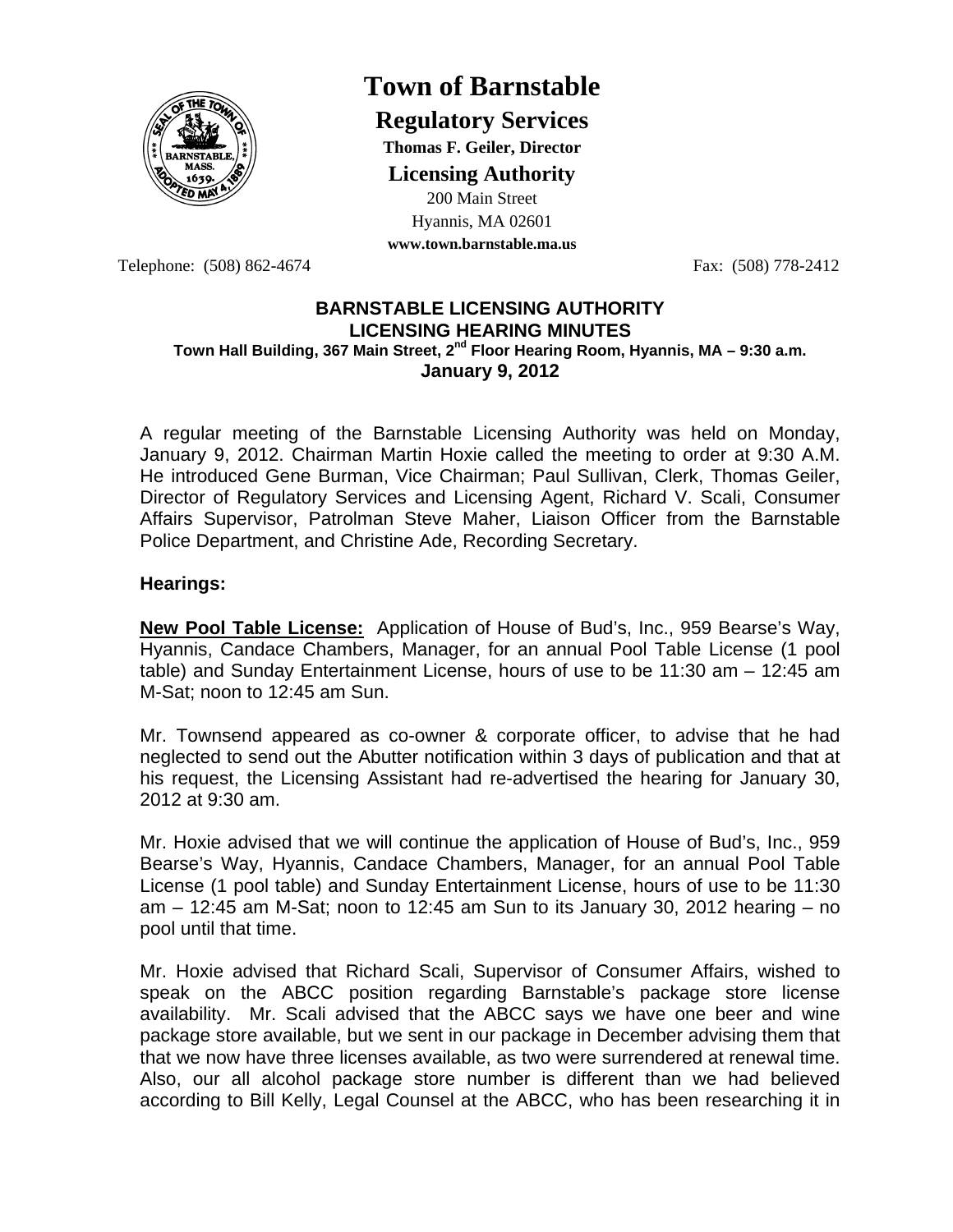response to Tom Geiler's request to clarify exactly what we are allowed and have available to us. In discussing it with Mr. Kelly, lo and behold, Mr. Kelly divided the licenses into what was "annual" in 1982 and what was "seasonal". There were 10 annual, 8 seasonal licenses at that time. The seasonal were converted to annual per special legislation. Those licenses which were originally seasonal can be transferred and renewed, but if terminated cannot be revived according to the ABCC. However, Mr. Kelly advised that we had the 10 quota licenses in 1982, but only have 8 issued out of those quota licenses, thus, there are really two all alcohol licenses available to us at this time.

Mr. Geiler stated that these are good faith discussions pending ABCC review, which has been going on for 4 months now, to clarify how many licenses Barnstable is allowed to have. Population does come into play – we were growing, growing, growing until last census when they tell us it went down under 45,000. Number of licenses are figured on every 5,000 people.

Today, according to what we have been told, we should not issue more than one wine and malt package store license, but it is the Board's decision. Mr. Geiler stated Mr. Scali is perhaps a little optimistic as to receiving the written decision by next week. He stated it is important to both applicants for beer and wine licenses to know this before their presentations.

Mr. Hoxie stated the Board could determine which one of the applications to approve, or whether the other would be held in abeyance or denied. Mr. Geiler stated there is a time limit of how long we can hold something. If denied, the applicant cannot come back for a year with the same application. The safe thing would be to continue the hearings so the queue remains in effect.

Mr. Burman asked Mr. Geiler for his opinion that in zoning they have 90 days and then it is administratively awarded; Mr. Geiler stated it is not an automatic approval, but the appeal must be made within 30 days of the hearing. An appeal goes to Boston for final decision rather than at the local level. We have tried here to keep things at the local level to be sensitive to the local impact. He said there is another cloud out there with regard to the recent legislation regarding expansion of # of stores a person can own. One in Town, two in City and 3 in State; this has changed. The supermarkets can now get involved, as they are allowing a staggered # of additional licenses one can hold. In most communities it won't matter, since they would have to buy a license. In Barnstable it would be a different case.

Mr. Burman stated he had no involvement in the sale of the Barnstable Market, but if the Board objected he would step down from sitting on the hearing. He said his office did have a part in that sale. There was no objection from the Board or either applicant to Mr. Burman sitting on their hearing.

Mr. Hoxie stated each of these license applications should prove a need for the license or the license should be denied.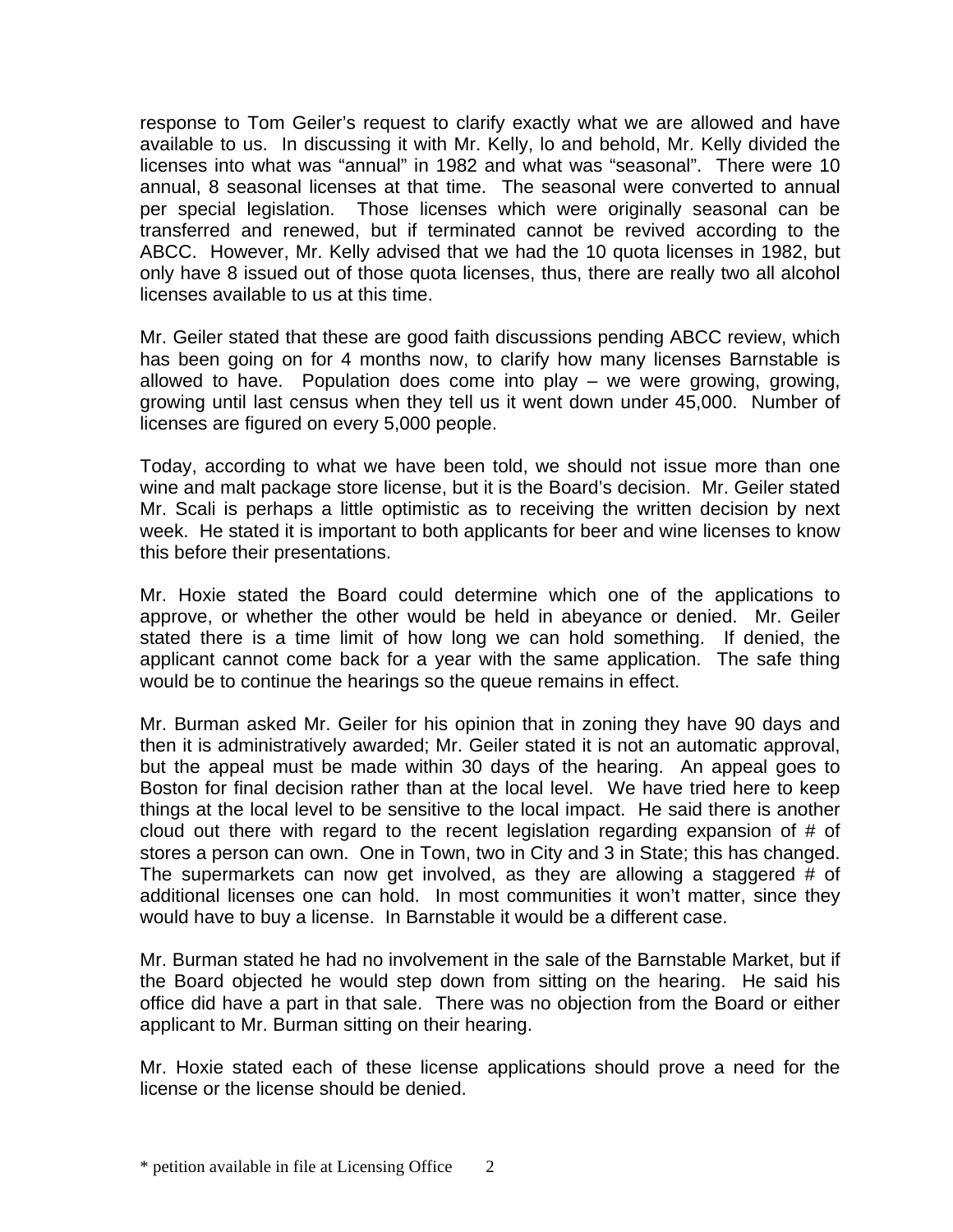Attorney Lawler asked for time to consult with the other applicant's attorney, which was given to him.

**New Annual Wine & Malt Retail Package Store License:** Application of Smithfield Market of Barnstable, d/b/a Barnstable Market, 3220 Main Street, Barnstable, Jeffrey Blankenship, Manager, for a new Annual Wine & Malt Retail Package Store license. Hours of alcohol sales to be Mon-Sat 8 am to 8 pm, Sun noon to 8 pm.

Attorney Lawler appeared on behalf of Smithfield Market. He stated the reason they have applied for a beer and wine license is they have taken into account the old license at this location and the availability of licenses. This location has held a liquor license for decades; has traditionally been all alcohol, but they are asking for wine and malt only. This is the only liquor license in the village; the closest is West Barnstable or Parker's. There is a definite need for the license in Barnstable Village for the public. The market has provided the service to the community for years and years; the need has not been met since last summer – those residents have to go to Hyannis, West Barnstable or Yarmouth. Barnstable Village, LLC bought the property and entered into a lease agreement with the applicants. Mr. Smith runs two other operations – Peterson's in Yarmouth and Fancy's in Osterville. Both have really strong track records. Mr. Blankenship is Manager at Peterson's currently and will be moving to the Barnstable store. He has great experience; is TIPS trained, serv safe certified and very knowledgeable of the laws in Mass. He stated Mr. Smith runs a top notch outfit in town. His operation is cherished in Osterville – the customers are well taken care of. They are community service oriented as well. They have no blemishes on their present licenses. Need and convenience here is that the Town is well served in the other villages. Barnstable is not served at present. There is no other package store in this village. That segment of the community is not served. He said that Barnstable is a collection of villages – and this segment of Barnstable is under-served. The market is being totally renovated – based on Fancy's as a model; fine meats, fine wines and beer & fine produce – a good old-fashioned market. He said that being an attorney, and over at the courthouse a lot, he is asked by many people when this will be opening. They plan to open if approved, in February.

Mr. Burman stated we have a copy of the lease – the Manager being Frank Ward. Does Mr. Ward have any interest in the liquor license? Mr. Lawler stated he does NOT. He stated that the applicant also provided this morning an affidavit that neither owner has any relationship with the prior owners or prior managers of the former license holder.

He represented that 85% of the business is the food – the beer and wine is only for convenience. 8 pm closing is sufficient. Mr. Burman asked if they are tying their hands as far as closing hour...he said that they normally shut at 7 so they feel 8 pm is appropriate.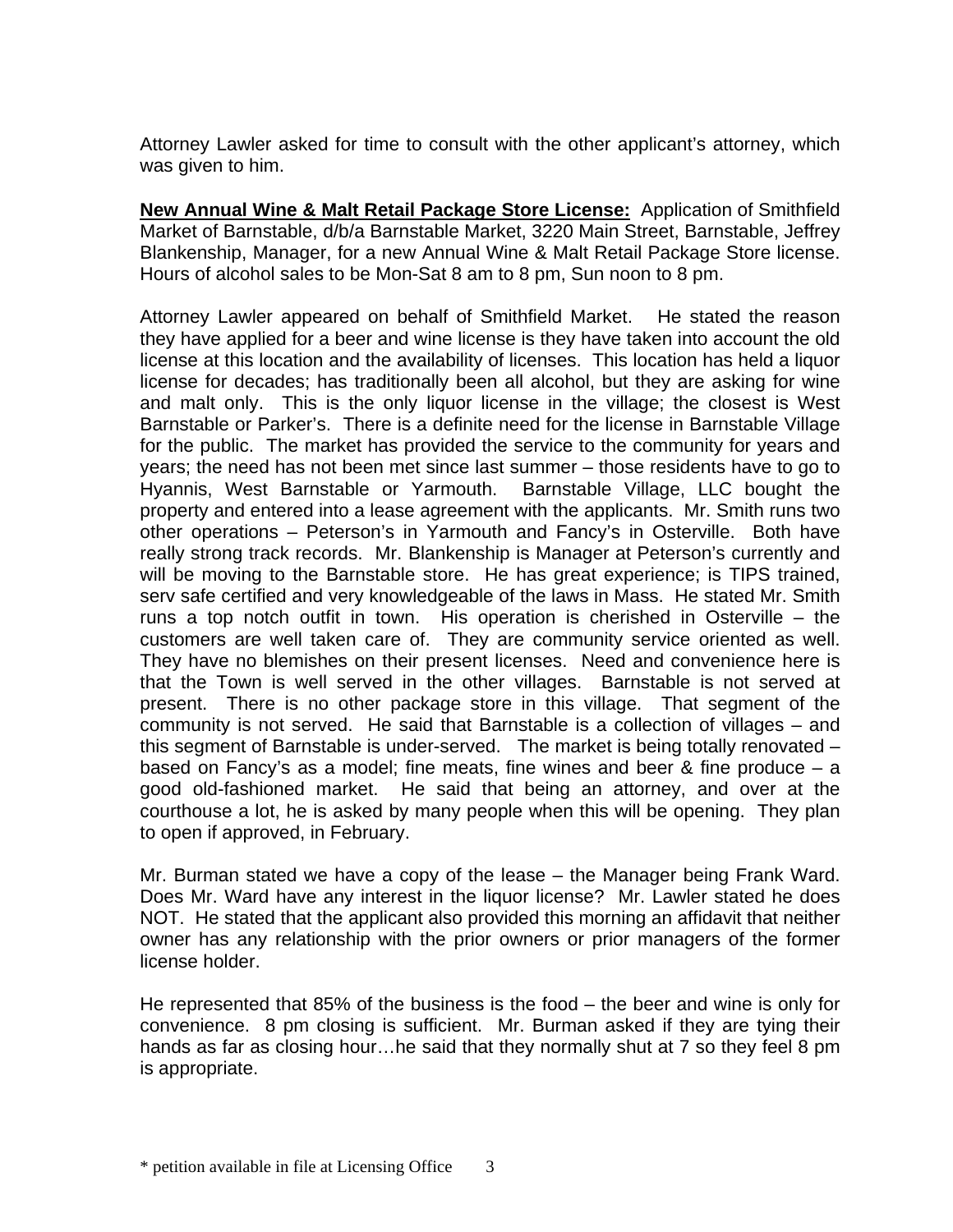Mr. Geiler asked where the alcohol will be; he knows where it was previously. He stated the description seemed to be the whole  $1<sup>st</sup>$  floor. Is it now with a separate location? Attorney Lawler stated it will be the same location (west facing Nirvana it is to the left – coolers and stacks of wine. From Main Street to the left, but the store will be more open inside after renovation.

Mr. Geiler asked if storage will be in the basement or attic. Attorney Lawler stated it will be only in the display space. Mr. Geiler also asked if the whole building should be included in the license description. Attorney Lawler stated having it all in one location makes it easier to oversee. Mr. Geiler stated he saw no parking plan – is it the same as before. Attorney Lawler stated it is the same. Certainly the expectation is that the parking will be maintained as it is  $-$  he asked for documentation of this. Mr. Scali stated we do have a small plan showing the spaces. Mr. Geiler stated he would like a plan showing the property lines and where their parking will be. Attorney Lawler stated the lease does provide for the parking. The Smiths have also reached out to the person who had problems with the prior owner on parking; they are all cooperating now. Mr. Geiler asked what training the staff will have. Mr. Blankenship stated the manager is TIPS trained. All of their managers are.

Mr. Geiler stated in one place in the paperwork Mr. Blankenship had a relationship with Peterson's – he is the store manager not the liquor license manager; the application needs to be corrected as to financial interest as he does collect wages. Attorney Lawler stated that he works for the market, he is not on commission or anything so does not need to be listed as having a financial interest.

Mr. Sullivan also asked about Mr. Ward's interest in the business as the landlord; Attorney Lawler stated he does not know what the makeup of the LLC is as far as Mr. Ward's interest. He does not know the legal structure of the LLC. The prior landlord sold the property in September to Mr. Ward. That sale was an arm's length transaction. Mr. Sullivan stated he is satisfied the relationship with the prior licensee does not exist.

Ann Canedy, Councilor for this area, appeared to speak. She stated that there has been a little downturn in the village with Village Landing, the general store, a barbershop and cleaner leaving. The general store was the village anchor. All the committees have worked hard to attract a business such as the applicant. She stated as to the liquor license, the Town needs to hold one for that location. There is a real need there. She asked that we expedite this request and supports it wholeheartedly.

Patrick Page from West Barnstable appeared to support the request – he stated that the people in Barnstable need this license issued.

Mr. Hoxie continued the hearing until after the other application is heard.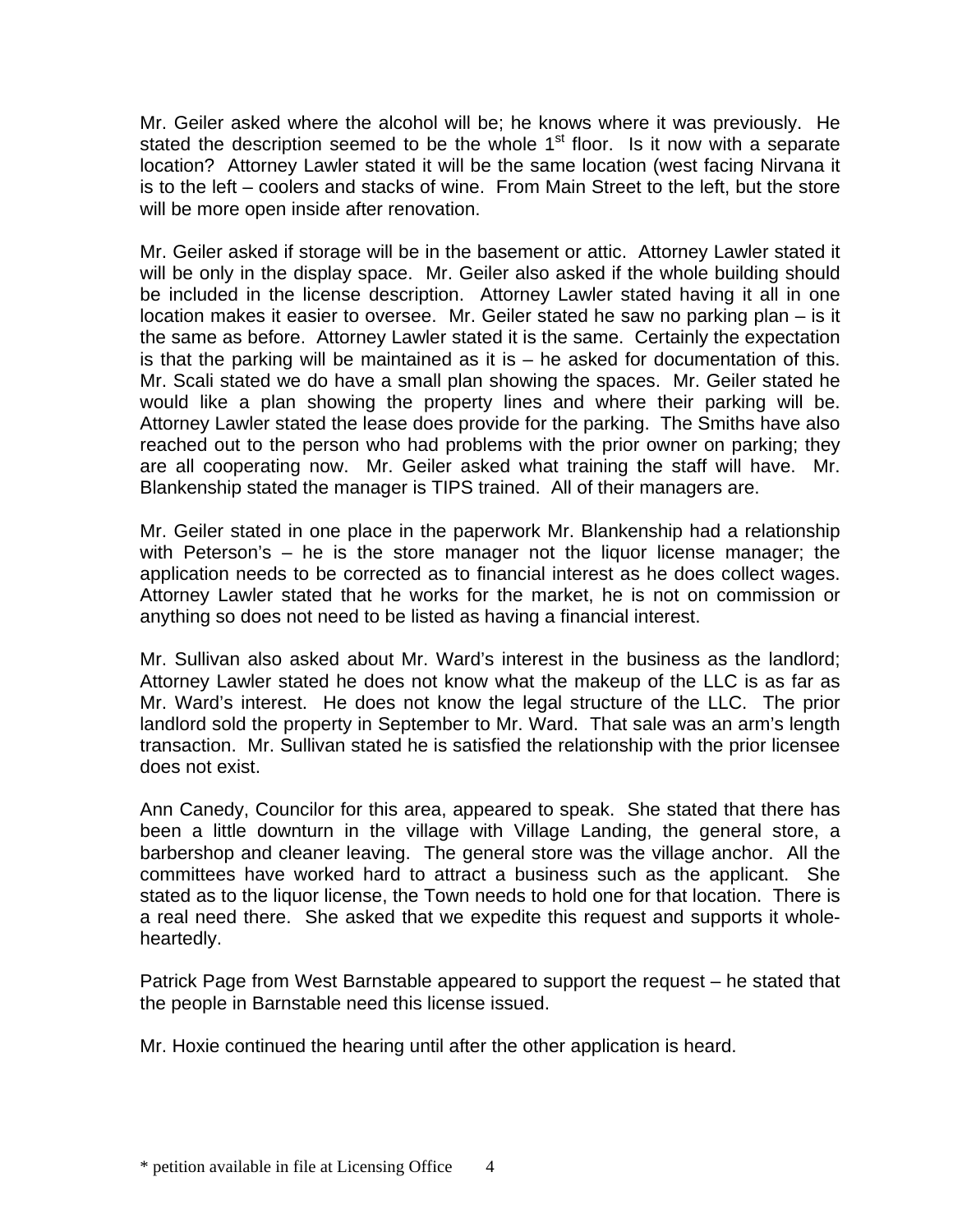**New Annual Retail Beer & Wine Package Store License:** Application of ML Fruit & Produce, Inc., d/b/a Lambert's Rainbow Fruit, 1000 West Main Street, Centerville, Matthew W. Lambert, Manager, for a new Annual Wine & Malt Retail Package Store license. Hours of alcohol sales to be Mon-Sat 8 am to 7 pm, Sun noon to 7 pm.

Attorney Ted Schilling appeared for the applicants. He stated that this operation has been in the location for 31 years. Their family has had a liquor license in Harwich with no problems. The license was turned in because of a problem with the lease. The license here should be based on convenience and need. He then said that some years ago we turned down an application for this location and it was appealed; the ABCC stated they should return with an attorney – so here we are 11 years later. This location would be a super addition to the village of Centerville. The owner is top notch. It is located on West Main and Route 28. They have over 70 parking spots. Our population has changed – less young folks, more older folks live here now. The population dropped 3-4%; we are now between 45 and 46,000. Convenience and need here is proved by a petition signed by 1,200 people**\*** that they would like to have beer and wine in this location. People come here not just for produce but for meals and would also like to pick up wine or beer at the same time. He presented a chart showing the locations of places nearby. They are spread out; Centerville has only one package store. There about 12,000 year-round residents. They have a gas station there which pumps more gas than any other one locally. Counting licenses, there are 2 in Cotuit, 1 in Centerville, 9-10 in Hyannis, 2 in West Barnstable, none in Barnstable, 3 in Osterville. West Barnstable has a new one; GOL just got one on Barnstable Road, which already has one very close to it. There is a public need for this license at this location. Route 28 is one of the only places in Town zoned to have this kind of business. The statute reads public "want and appropriateness" actually and this place has both. Traffic, noise, parking and the reputation of the owner all come into play. They are a "niche" market – they want to serve their niche customers and this should not really impact other package stores. It will be a convenience for this store's customers. It has been completely remodeled by Mr. Lambert, who works there 70 hours a week. He will have all his managers TIPS trained; no-one under 18 will sell or handle liquor. They will hold sessions on ID's and take the position they will turn down a sale rather than chance an underage person getting alcohol.

Mr. Sullivan asked about the two package stores nearby; the only one existing now is Cape Cod Package. The locus is to the right of that but evenly spaced to the next location to the right of the locus.

Mr. Geiler asked about the display, shelving, etc. – how high is it? Mr. Lambert stated it will probably be on a table holding maybe 30-40 cases of wine. He stated he will have some beer but mostly wine. In shelving it would be about 4 shelves high, 30 feet tops.

Mr. Hoxie asked if they will sell any alcohol not available at Cape Cod Package Store. Mr. Hoxie stated that GOL was approved because their product is different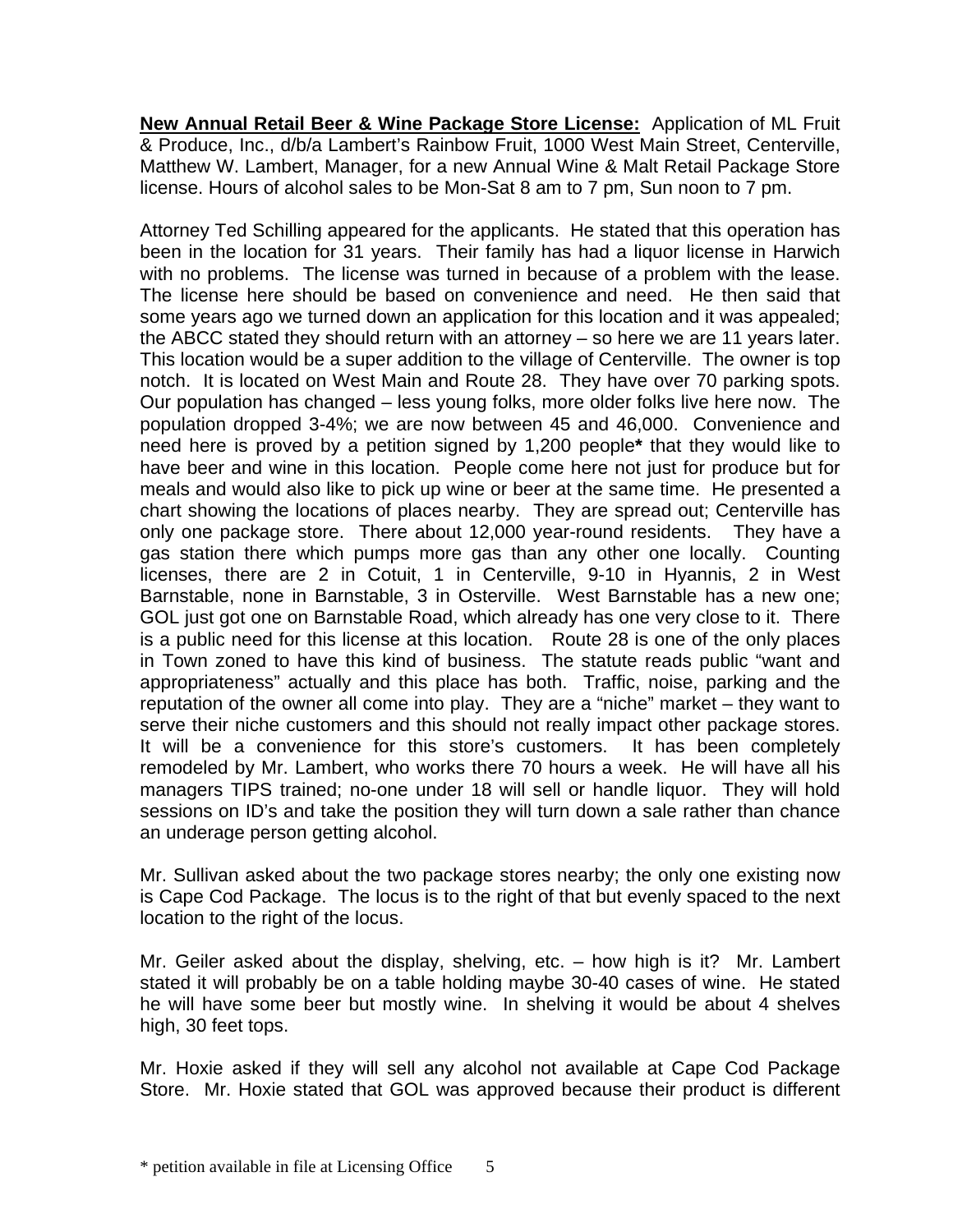and not available at other package stores. Attorney Schilling asked why we are questioning the need and convenience; it is not a competition. Nor is it a destination place for wine and beer sales, but a convenience for their regular customers. Attorney Schilling stated his office is next-door – he sees the large number of people who frequent the place daily. He also added that there are 2 liquor stores in Osterville, in a town with less than 5,000 people.

Attorney Schilling stated the Board could hold one of the licenses pending verification from the ABCC that there is more than one beer and wine license available.

Mr. Sullivan asked about the meals that were mentioned; this operation has a very large prepared food department. They probably have 60 feet with 100 different items. It is unique to their store. They have had a lot of competition in the last 10 years. They are in a specialty category. They have to be unique in what they are doing – marsalas & piccatas. They are pushing for the wine especially to complement those. In order to solidify their niche, they have added more and more signature items to succeed. To really be a success, the wine and malt would be a great complement to the store. When he found out there were now 3 licenses, he thought it would be a great addition for them.

Attorney Schilling said that according to the State, next year you can have 5 liquor licenses, the year after 10…now it looks like it will be in supermarkets. It is coming. BJ's, Stop n Shop, etc. Lambert's is locally owned, grounded, no problem person running it. Centerville is the center of Barnstable; West Main is the busiest road in Town. It should not hurt Cape Cod Package Store. The convenience need is overwhelming; even over that location in the village of Barnstable.

Patrick Page came to the podium and stated he can't beat that argument. It is convenient, it is quality. This is good business. The store on West Main is small but he frequents it as it is convenient. It is a high quality store. He supports it.

Attorney Phil Boudreau appeared on behalf of the Pendergast family, owners of Cape Cod Package Store. Jack and his daughter appeared as well. He argued that the Pendergasts have a good relationship with the Lamberts. They would be remiss if they did not raise some issues, but will not have a large problem if this license is granted. They have poured a lot of capital into their store in the last couple of years. He did suggest that the Board look at areas in the community that are not well served. He stated that Barnstable Village very clearly needs one of the licenses. They would like to see the Board ask this applicant about storage; how big will it be, will it be locked, will there be bottle redemption, etc. The plan does show 3 ten foot long shelving areas. He expects the layout is not totally set yet. Are there side displays? He thinks the Board needs to get more detail as to the size of the area involved. It didn't seem like a huge amount as described. They would ask for square footage parameters to be set out on the license. How will they restrict the alcohol on Sunday mornings? The store would be open but the liquor cannot be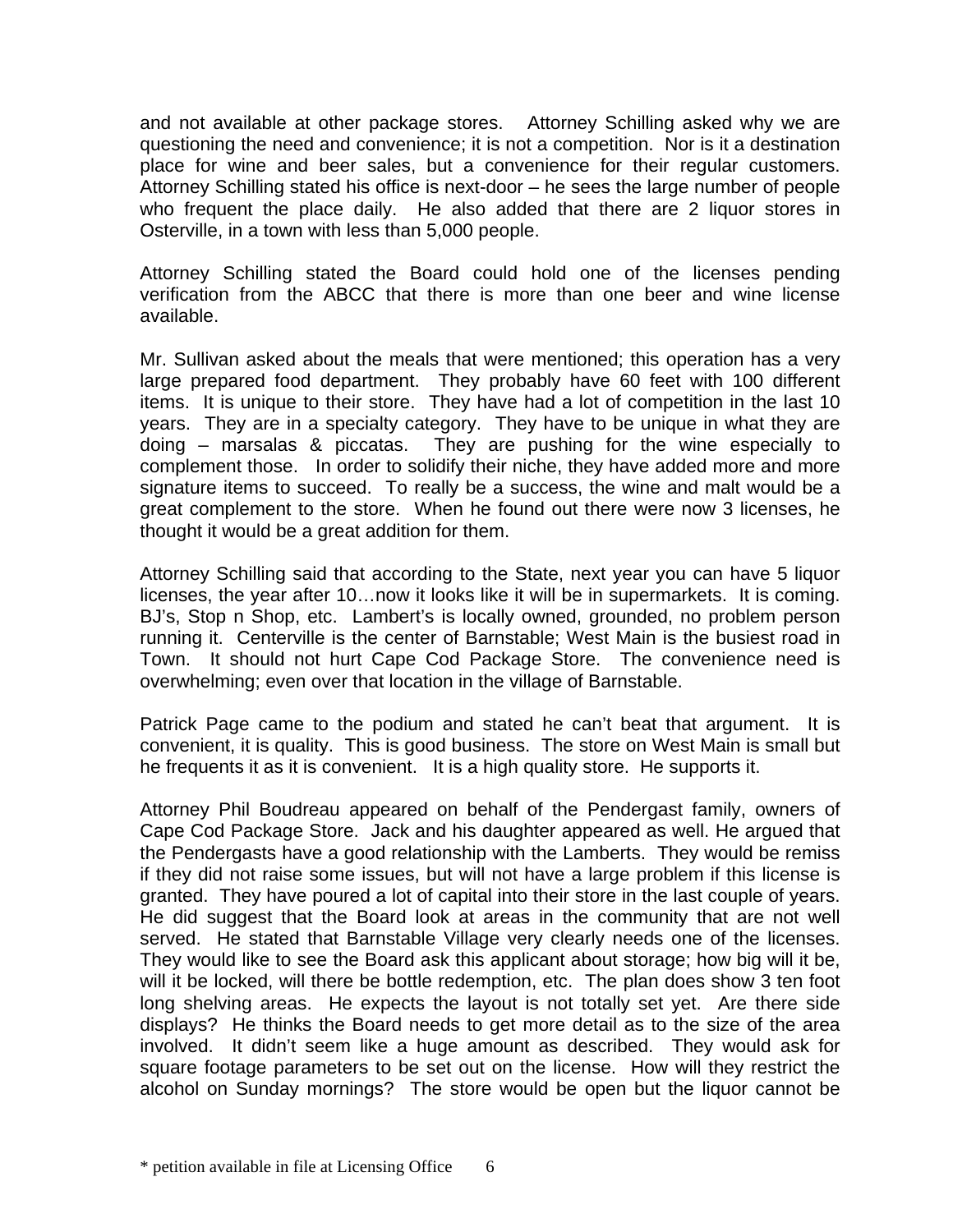sold before a certain time. They also ask for restrictions on the license as to employees who will sell it, making sure the cashiers are over 18 for this sale.

Mr. Hoxie asked the applicant to respond to issues raised. Attorney Schilling stated there is plenty of storage in the back but they intend to have everything they are selling displayed. There will be bottle redemption and it will be neat and clean; they will comply with the law in every way. He restated this is a niche market; he thinks it is important. There is no zoning in Cummaquid by the way for this. Zoning has eliminated where commercial sales take place. People come here already – there is not more traffic. They would rope it off like Old Village Market, Fancy's. Daytime employees are all over 18. The display is located close to the register.

David Lawler came forward again to state that mileage wise, Barnstable's closest package store is 3-4 miles away, not .6 mile. If it is a coin flip, that should be considered besides the fact they (Barnstable) have 0 licenses in that village right now. They are in no way stating if we have 3 licenses the other applicant should not have one, but if it is between both applications for one license, he believes their application should take precedence (Barnstable Market).

Patrick Page came to the podium again; he said he didn't realize there are only so many licenses available in Town – 6A really needs it. But he does support both applications. It is a strange situation for the Board to have to pick and choose which one to grant and maybe we should just have more.

Attorney Schilling stated there are 20 times more people in the area in which they are requesting the license.

Discussion then took place with regard to approval by the Board today of either or both or neither of the Wine and Malt Package Store license applications.

Mr. Hoxie asked if we approve both today, what would the ABCC do. He also asked if we didn't approve one, how long could we hold it.

Mr. Geiler stated if the Board approves 2 and the ABCC has stated we only have one, we lose the local control, and put it in the hands of the ABCC which one to choose. We could also issue none at this point until it is clarified.

Mr. Scali stated he is very confident there are 3 available but suggests we continue BOTH applications until January 30, 2012 so we can get written clarification on our number.

Mr. Hoxie stated if we find public need and convenience for one, we should approve it, and if both are found to have need and convenience, to keep the other continued and open so it is not lost. Mr. Geiler stated that would be the fair thing to do so it won't make them unable to apply again for a year.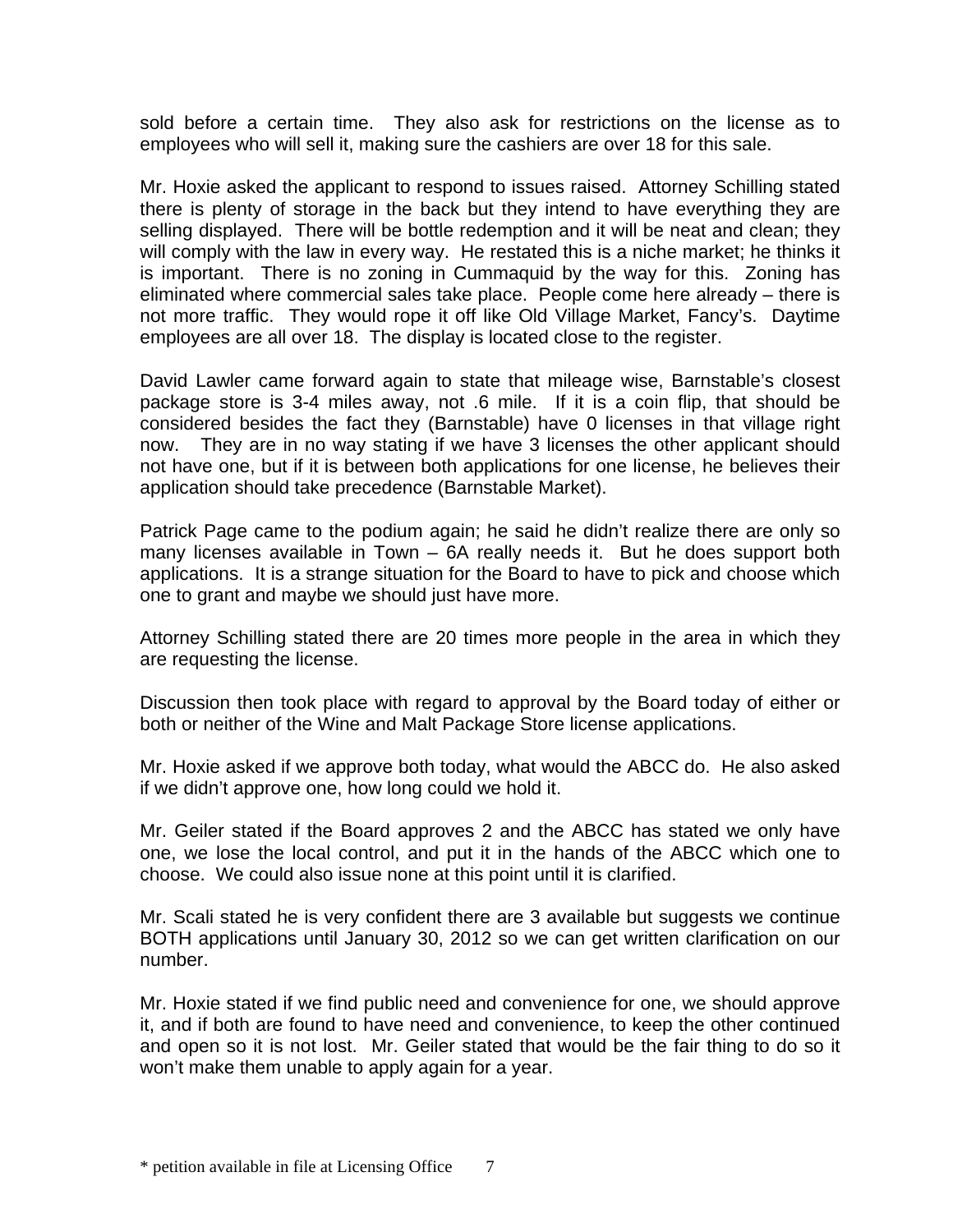A motion was duly made by Mr. Burman, seconded by Mr. Sullivan, and a unanimous vote taken to approve the application of Smithfield Market of Barnstable, d/b/a Barnstable Market, 3220 Main Street, Barnstable, Jeffrey Blankenship, Manager, for a new Annual Wine & Malt Retail Package Store license with hours of alcohol sales to be Mon-Sat 8 am to 8 pm, Sun noon to 8 pm.

Attorney Lawler thanked the Board.

Mr. Hoxie asked the Board to continue the second application to January 30, 2012 as he does see a need for this license as well as presented by Attorney Schilling.

A second motion was duly made by Mr. Hoxie, seconded by Mr. Sullivan and a unanimous vote taken to continue the application of ML Fruit & Produce, Inc., d/b/a Lambert's Rainbow Fruit, 1000 West Main Street, Centerville, Matthew W. Lambert, Manager, for a new Annual Wine & Malt Retail Package Store license. Hours of alcohol sales to be Mon-Sat 8 am to 7 pm, Sun noon to 7 pm to January 30, 2012.

**New Annual Common Victualler License:** Application of The Blue Plate Diner, LLC, d/b/a The Blue Plate Diner, 3226 Main Street, Barnstable, Susan Finegold, Manager, for a new annual Common Victualler License. Hours of operation will be 6 am to 4 pm, with 36 seats.

Susan Finegold and her husband plan to open this breakfast and lunch place; they have been running the Barnstable Tavern for 7 years. They are looking forward to this project. They ran three operations in Boston – one like this. She stated they will put on their roller skates and handle both places. Ann Canedy came forward again in support of this application. She stated that Sue and Bob are great stewards in Barnstable. The Village Landing has been missed. The village welcomes this. Patrick Page came forward to support this application as well.

A motion was duly made by Mr. Burman, seconded by Mr. Sullivan, and a unanimous vote taken to approve the application of The Blue Plate Diner, LLC, d/b/a The Blue Plate Diner, 3226 Main Street, Barnstable, Susan Finegold, Manager, for a new annual Common Victualler License. Hours of operation 6 am to 4 pm, with 36 seats.

**Show Cause Hearing:** Show Cause Hearing for H&S Entertainment, LLC d/b/a Dina's, at 350 Stevens Street, Hyannis, MA, Constantinos Mitrokostas, Manager, for violation of MGL, Ch. 138 and the Town of Barnstable Code Ch. 501-6 § L for failure to notify the Licensing Authority in writing of closing of its business, and failure to request a hearing for a closing in excess of two weeks. Continued from 10/24/11.

The restaurant has been closed for some time now, but the licensee did renew in November of 2011, paying the necessary fees, so that the license would remain active pending sale negotiations.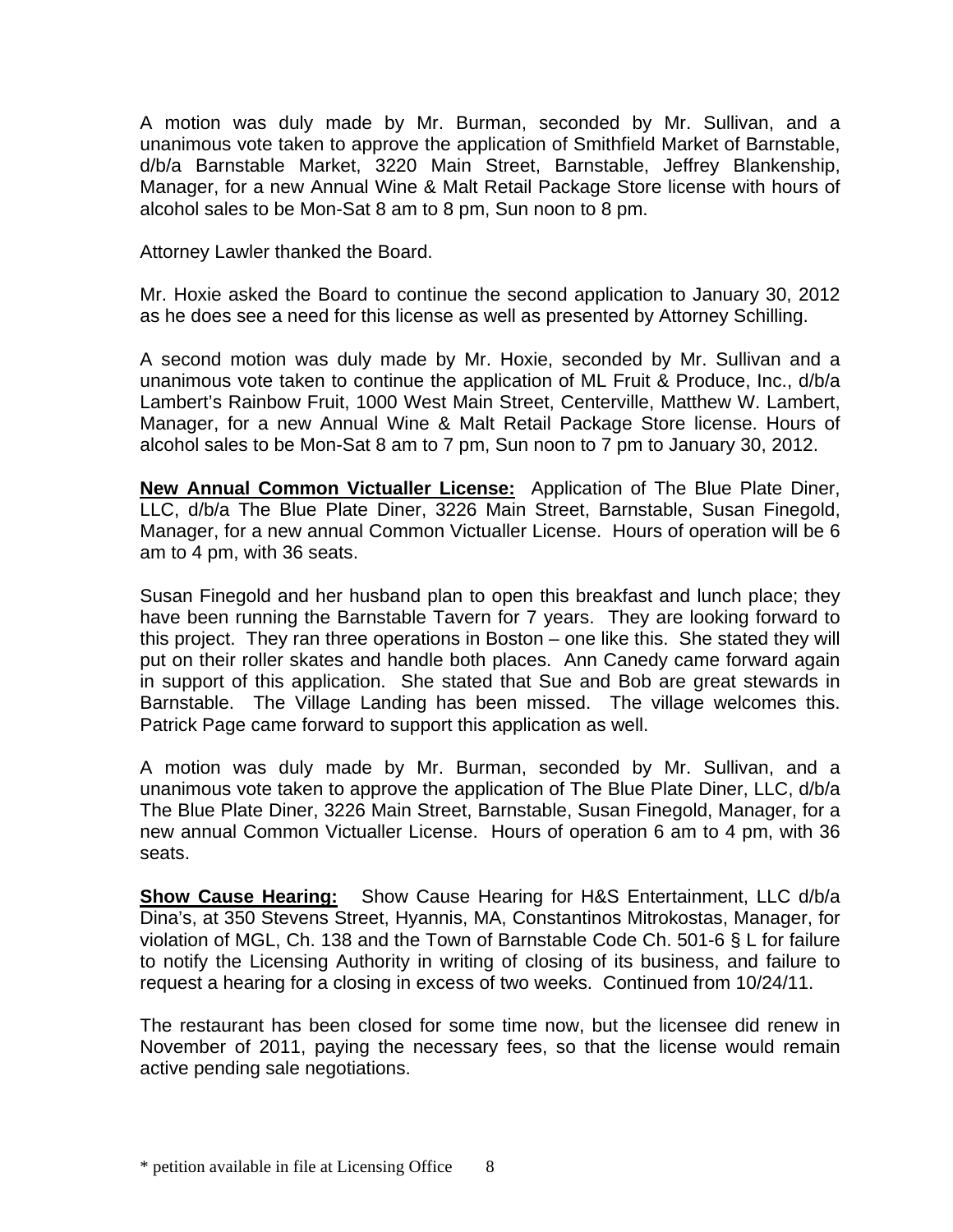Mr. Scali stated the only reason this was continued was to let them renew. They are closed. Mr. Scali stated we wanted to give them more time to sell. Mr. Geiler stated they can't allow this license just to stay closed and then sell it. We have an obligation to enforce the law. Mr. Scali stated their letter stated they closed in July.

Mr. Geiler stated he would rather see the Board approve the closing of the establishment until some particular date certain. Mr. Scali stated we could continue this.

A motion was duly made by Mr. Burman, seconded by Mr. Sullivan, and a unanimous vote taken to continue this matter to our February hearing on February 13, 2012.

**Show Cause Hearing:** The Licensing Authority has received a formal complaint from Judith Eldredge that the vehicle deposit she paid to Auto Smart, 202 Yarmouth Road, Hyannis, Daryl Fietz, Manager in June of 2011 has not been returned to her, despite returning the vehicle for mechanical issues and higher loan payments. A consumer complaint has also been filed with the Consumer Assistance Council. This disciplinary hearing is being called pursuant to MGL c. 140, §58(c) (1) (v) (8) o determine whether its current Class II Auto Dealer License should be modified, suspended or revoked.

Daryl Fietz, Manager of Auto Smart, appeared on his own behalf. Judith Eldredge appeared for her complaint. Before the hearing, the two principals spoke and resolved their differences. She advised Mr. Scali that she has withdrawn her complaint.

Mr. Geiler suggested the police liaison stop by this location to see how they are operating. We have had several instances with this individual regarding consumer protection, lemon laws, etc. so he feels it important to make sure he complies with good business practices. Mr. Scali stated he had also received two other complaints, which also were resolved. Mr. Geiler stated most people can't afford to dicker over fixing a lemon, etc., while they have no vehicle to use. He stated there is also another agency for people to use, and they are working with us, the Consumer Assistance Council.

## **Renewals:**

# **The following late-filed renewals have been submitted without any changes from the previous year for Licensing Authority approval.**

A motion was duly made by Mr. Burman and seconded by Mr. Hoxie and a unanimous vote taken to approve the Class II Auto Dealer renewals as submitted below:

# **Class II Auto Dealers:**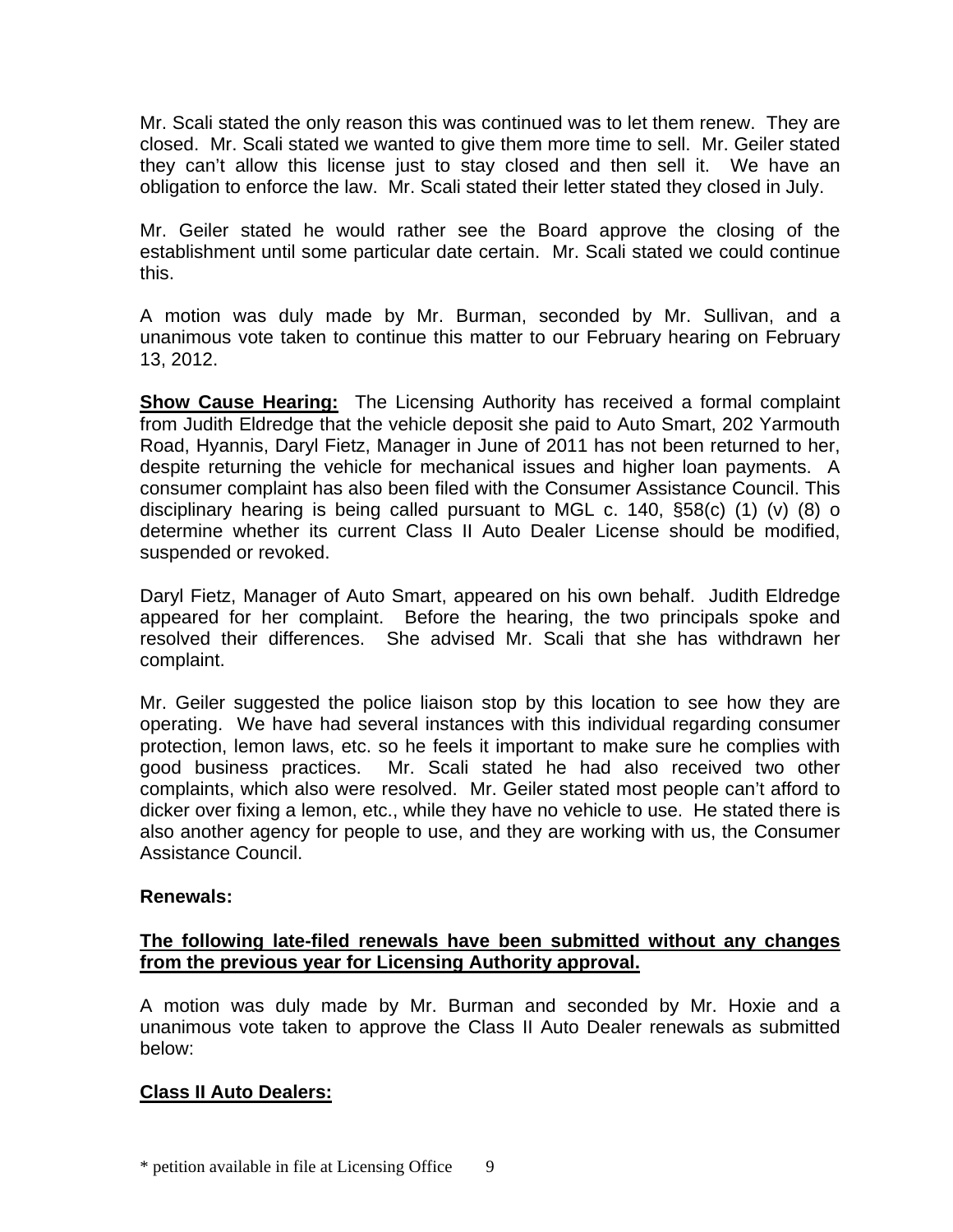Devincent Auto Brokers, 24 Plant Road, Hyannis Cape Auto Sales, 58 Willow Avenue, Hyannis Auto Wholesalers of Cape Cod, 92 Rosary Lane, Hyannis

Mr. Scali suggested Auto Wholesalers of Cape Cod has a tax issue; the Tax Collector and owner need to resolve what is owed. Mr. Burman made a motion that this license be renewed only to 2/13/12 to make sure their issue is resolved.

A motion was duly made by Mr. Burman and seconded by Mr. Hoxie and a unanimous vote taken to approve the Common Victualler renewals as submitted below:

## **Common Victuallers:**

The Common Ground, 420 Main Street, Hyannis Porky's Barbeque & Grill II, 590 Sandy Neck Road, W. Barnstable Brown Bag Bagels and Deli, 70 Center Street, Hyannis TJ's Deli, 1070 Iyannough Road, Hyannis Michael's Creative Bakery & Cafe, 424 Main Street, Hyannis Acai Berry Juice Bar, 14 West Main, Hyannis JJ's Roast Beef, 770 Main Street, Osterville Cape Cod Wings & Pizza, 696 Yarmouth Road, Hyannis The Mills Restaurant, 149 Cotuit Road, Marstons Mills Sea Street Café, 50 Sea Street, Hyannis

A motion was duly made by Mr. Burman and seconded by Mr. Hoxie and a unanimous vote taken to approve the Lodging House renewals as submitted below:

#### **Lodging Houses:**

Beechwood Inn, 2839 Main Street, Barnstable Green Mountain B&B, 328 Sea Street, Hyannis The Pilot House, 86 South Street, Hyannis Yarmouth Road Rooming House, 34 Yarmouth Road, Hyannis

#### **Business Meeting:**

Release of Executive Session Minutes, if any none).

FYI to Licensing Authority – Ying's Sushi Bar & Lounge, 59 Center Street, Hyannis will be closed from 1/4/12 to 1/16/12 for the ABCC suspension of 3 days (discussed at 12/19/11 hearing) and our suspension of 10 days. Will pick up the suspension sign and leave alcohol license on 1/3 and return for it on 1/17/12. Mr. Geiler stated the license was surrendered.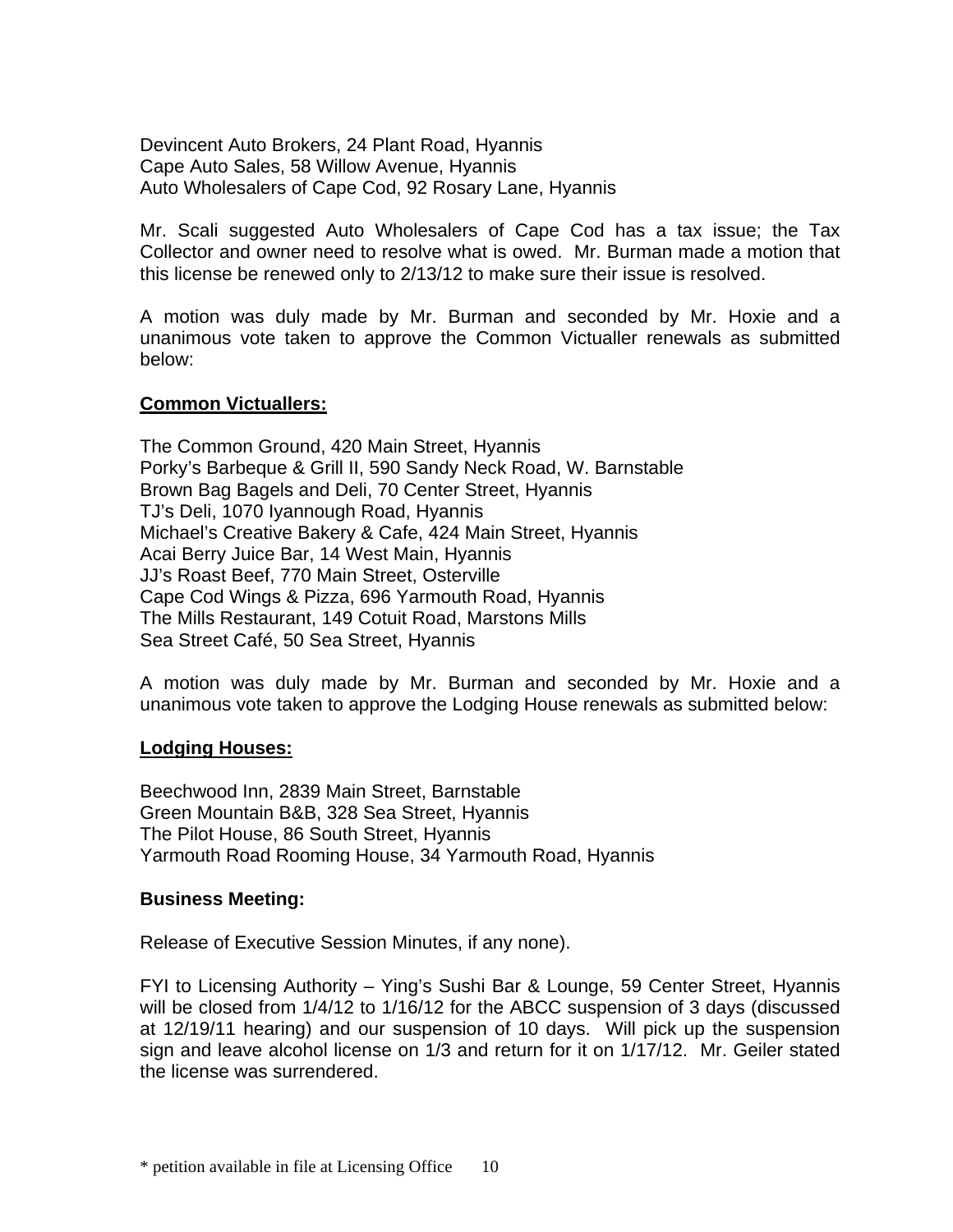Sykes & Cole letter to Mr. Geiler that Fazio's Trattoria has requested to be closed January 10 – January 31, 2012. Mr. Hoxie stated this is approved.

Notice of ABCC Seminar on January 18, 2012 in Buzzard's Bay. Tom Geiler stated these are always worthwhile. Ms. Ade advised she will make the reservations for those who want to attend.

Sgt. Murphy advised they will be looking into Junk Dealer licenses; stores purchasing gift cards at reduced prices…for example a card for \$300 sold for \$100…people shoplifting, getting a gift card, and selling the gift cards to a business for profit. Do we have the ability to restrict the type of merchandise a  $2^{nd}$  hand dealer can purchase to restrict gift cards? It makes no sense that a person would sell a card worth more \$ for less – that is clearly criminal.

Mr. Geiler stated there is nothing to prohibit them currently. It makes no sense – it would be like selling a \$100 bill for \$50. Anything we can to do tighten it up would make sense. Maybe we can sit with Town Attorney to amend the regulations to restrict it. He will talk to Town Attorney. Sgt. Murphy stated that in the month of December an individual went to a particular business 10 times to sell gift cards – clearly a criminal action was suggested. He is putting the Board on notice they are looking into it and want to discuss it at the next hearing.

The 2<sup>nd</sup> issue Sqt. Murphy brought up is an initiative of the police department. Since the street crime unit has been active in Barnstable at night, there has been less violent crime. Part of the problem is "trespassed" individuals. The police department would like a meeting at the BPD to get an email/contact person/number for each establishment so they can be notified of these trespassed people, who may reappear three doors down without the new location knowing they are "problem" people. It makes no sense to ban from one and then the people down the street don't know about it. The police department can give them the option to also ban such people. They could be notified by email.

Mr. Hoxie stated it sounds like a great idea. Mr. Sullivan wanted to make sure they are working with our legal department on it. If the person is arrested, it is public record and they are only going to make this info public.

Mr. Burman does not want to see us in the position of blacklisting people. Mr. Scali suggested the licensees form an association among themselves to notify the others – representing themselves – to share information. This might be helpful.

Sgt. Murphy stated he thinks it is incumbent on BPD to make the licensees know about arrests, etc. so they can make their decision knowingly as to who they admit to their premises.

Mr. Geiler stated we used to have such an association, it would make sense.